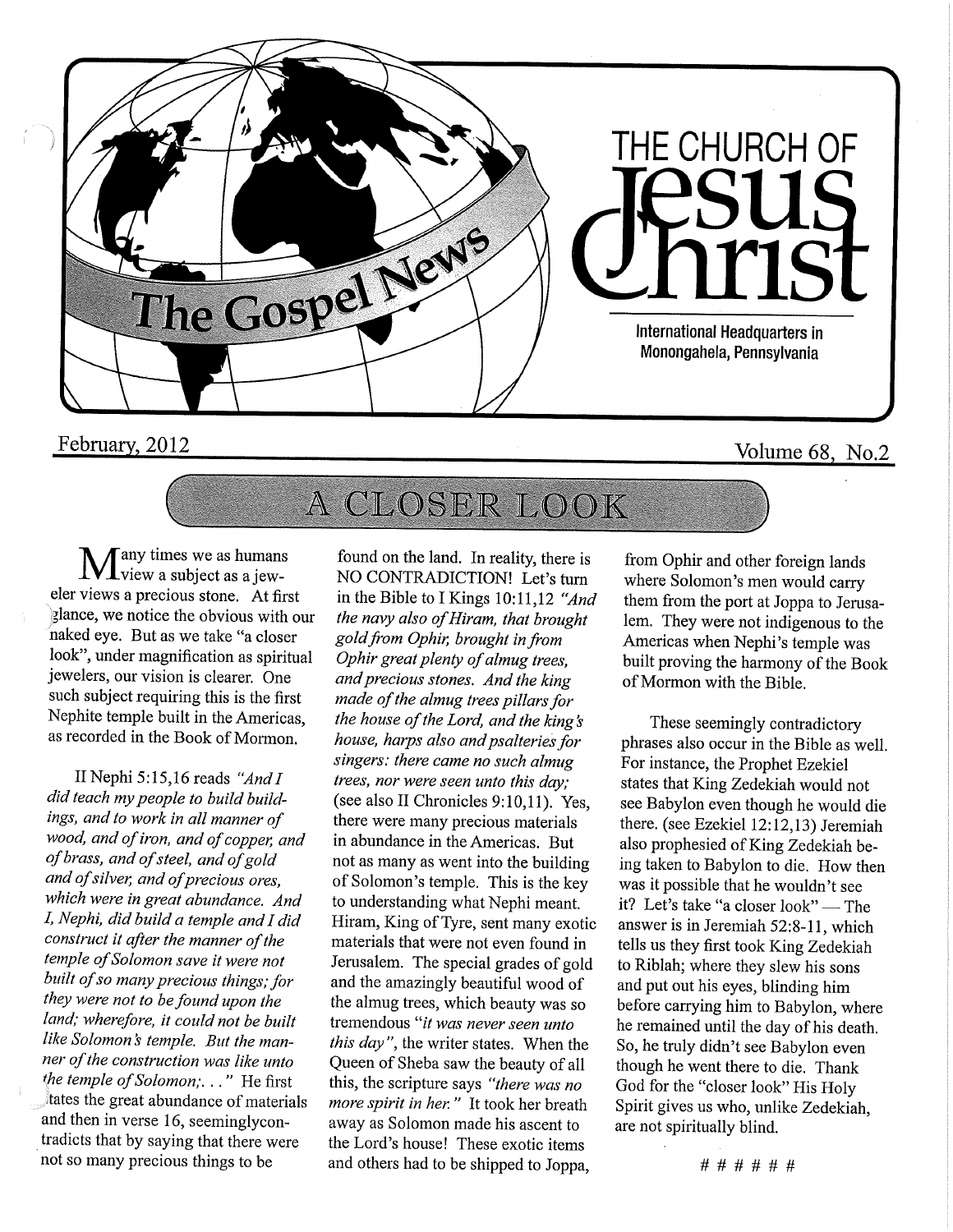### Can You Imagine— **MOSES**

#### By Sister Carolynn 0 'Connor

The Bible shares a significant **L** amount of information about the life of Moses. The first few books of the Bible are very clear about his life and journey. Even before Moses' birth, the dramatic events unfold. The king of Egypt at the time declared that all babies born male were to be killed by the midwives because the Hebrews were too numerous and would overtake them. God had blessed them abundantly. Can you imagine being asked to kill the males of each of your people? Can you imagine living in a time or place where this was even a possibility? The midwives did not agree to do it fearing God more than the king. God blessed them richly for their faith.

The life of Moses is one of great strength. From the time he was given away to be raised by Pharaoh's daughter he prevailed. He was raised like royalty but chose to free the people that he came from.

As a young man he killed an Egyptian because he was beating a Hebrew man. When he was found out he fled and lived among the Hebrews marrying Zipporah. While there the Lord spoke to him through the burning bush telling him that he would lead his people.

Can you imagine choosing to stand up against the only family you have known to demand freedom from bondage for the people of your birth?. Maybe some of you have experienced the displeasure or persecution when you converted from the religion of your birth to The Church of Jesus Christ. Maybe you too have suffered the loss of relationships with your

family. Now imagine that your family comes after you trying to destroy The Church of Jesus Christ and kill the members?

Abraham Lincoln is one of my favorite leaders. He is credited with freeing the slaves in the United States. He, however, was not required to physically lead them to freedom by way of leaving this land or giving up all that he knew of his life. Moses did. He demanded release and when he did not get it, the Lord worked with him to bring plagues upon the people. Can you imagine the patience of Moses when after each plague he went to the Pharaoh and begged for release?

Can you imagine knowing that so many people were counting on you to free them from the abuse and torture that they endured all their lives? Sometimes we think about the Israelites or other groups that have endured or suffered throughout the ages of time as a people who must have been different maybe even complacent to their lots in life, working for nothing but to stay alive. This situation however tells us differently. When given a leader they could trust, they were willing to leave what they knew for lands unknown for even the possibility of a better life. In those days it was not just traveling to a new city to start over, for these Israelites it would mean traveling for 40 years.

But first, they needed the Lord to encourage Pharaoh to allow them to leave. We can assume that Moses was a strong and faithful man as God chose him to lead the people.

When we read of the plagues that the Lord sent, imagine the actual situation the people of that time were forced to endure. Can you imagine an infestation of lice, locust and frogs? Can you imagine all of the water, even the water already in vessels, turning

to blood? Stop to consider this for a moment. Can you imagine even the smell?

The final and most unbearable, of course, would have been the dying of the first-born son. Imagine Moses spreading the word to the Israelites that all that they needed to do was to wipe the blood of a lamb over their door and the Lord would spare their<br>children. I imagine that nothing can mildren. I imagine that nothing can  $t_{\rm F}$  the faith of even the most different of followers than the threat to the lives<br>of their children. Can you imagine the desperate looks of the parents as they desperate looks of the parents as they questioned Moses as to the safety of their families? Did Moses plead with<br>God for the strength and assurance God for the strength and assurance that he needed to reassure the people?

When finally Pharaoh, after the loss of his own son, allowed Moses to<br>lead the people, can you imagine the ead the people, can you imagine the scene as over two million people and all that they could carry or bring began<br>the journey. These people that worked the journey. These people that worked as slaves, led by the man who grew up in the home of their abuser were willing to face the unknown and move on.

When they reached the Red Sea and saw Pharaoh's men in pursuit, was there a sense of desperation? I wonder<br>if Moses feared or if he unequivocally if Moses feared or if he unequivocally knew that the Lord would deliver them again. In Exodus 14:13 it reads, "And Moses said unto the people, Fear ye not, stand still, and see the salvation of the Lord, which he will shew to you to<br>day: for the Egyptians whom ye have seen to day, ye shall see them again seen to day, ye shall see them again no more for ever. " As he faced the sea and raised his amis to part it, can you imagine the utter astonishment as the water parted leaving only dry sand for them to walk across. How marvelous that must have been as their feet touched the dry earth that only seconds ago was covered in water! It is said

(Continued on Page 3)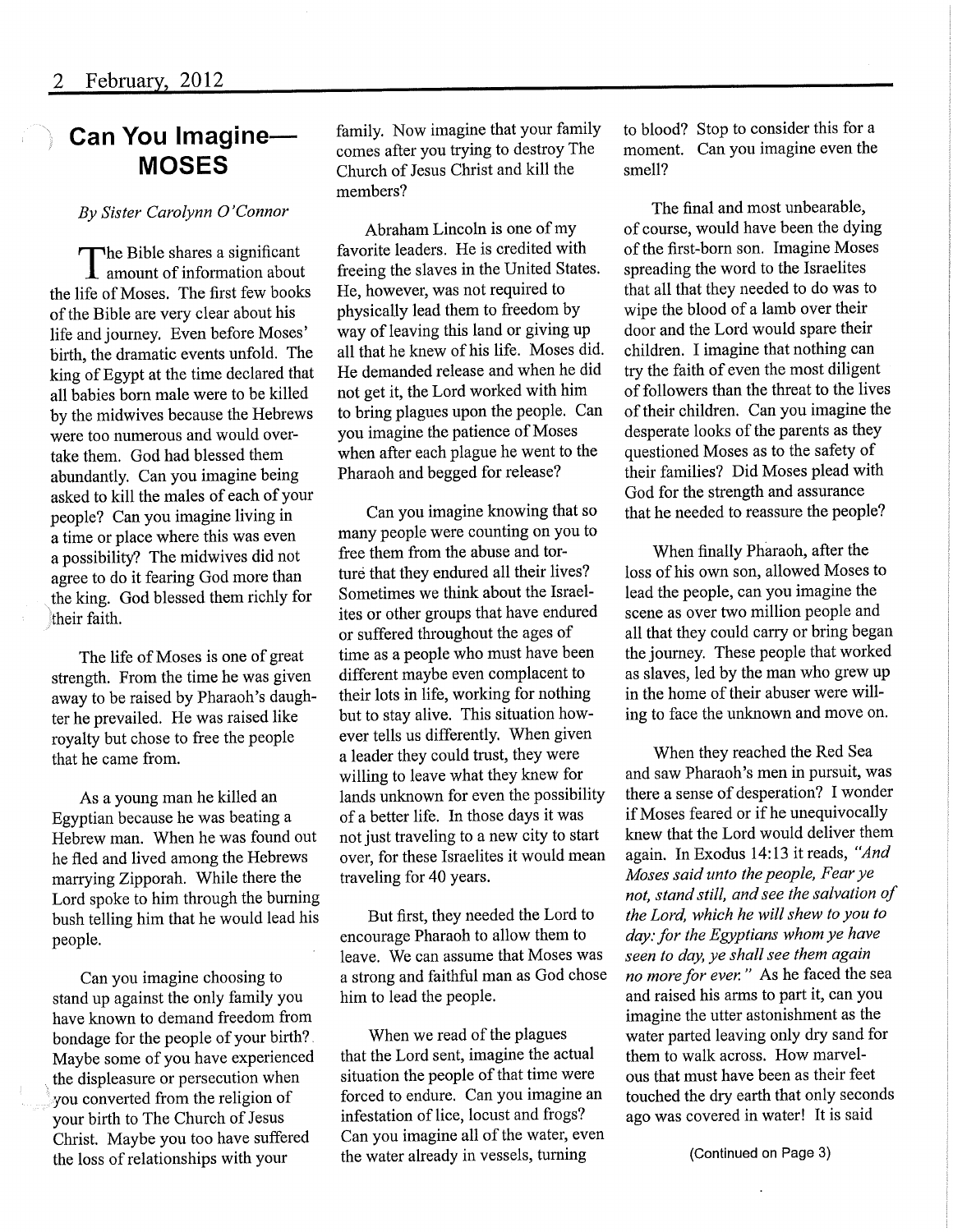

## Purpose - Mission - Vision

### Purpose Statement

• To fulfill the plan of God by bringing salvation through Christ to all people.

### Mission Statement

- The Church of Jesus Christ will teach the Gospel to all nations baptizing them in the name of the Father, and of the Son, and of the Holy Ghost; teaching them to observe all things commanded by Jesus Christ.
- To draw Israel to Christ through an effort focused on the Native Americans of North and South America.

### Vision Statement

• The full manifestations of God's Spirit and power among the Saints, resulting from living and worshipping in unity and righteousness, stimulate continuous growth of the Domestic Church even at a rate of doubling over a five year period—while strengthening the International Church.

### Can You Imagine—MOSES

#### Continued from Page 2

that the walls must have been three miles apart for the number of people to travel across in that short time.

When Moses was called to the mountain to receive instruction from the Lord and was given the Ten Commandments I can't imagine how he must have felt. When he began the hike down the mountain to share the new commandments with the people, can you imagine the pure and utter disappointment in seeing the golden calf built to replace the very Lord that had spared them? The people relied on Moses solely to guide them and after only a short time away; they were unable to sustain the direction he had given them.

Most amazing about the journey

is that the Lord provided sustenance for them each and every day. Can you imagine relying completely on the Lord each day for food and water? Can you imagine the heavens raining with just what you needed each day? What I can't imagine is how in seeing all of these miracles and how God delivered them each day, the Bible says over and over of their journey that the people were murmuring against Moses and God. He spared them from the plagues, spared their firstborn, delivered them out of Egypt, parted the Red Sea, provided food and water for them in a desolate land and they still complained? Are we anything like the Israelites today? Does God find the same displeasure in our murmuring today?

Can you imagine after 40 years in the wilderness when they reached the promised land that Moses was unable

to enter because he had broken the "tablets of stone"?

As a child I always thought that this part seemed unfair. After all of the work that Moses did, the sacrifices he made, I felt that he should be allowed to go in.

As an adult, I see it a little differently. Moses sacrificed his life for the will of the Lord. He could have stayed as royalty. He could have turned his head to the people of his birth. He knew that God had a plan for him and he accepted that knowing that it would not be the easiest thing to do. When he did his job and delivered the people. God's plan was fulfilled. He was not required to continue to lead them. His work was done. There was no need for him to follow them in. His life was a true example of sacrifice and dedication to the will of the Lord.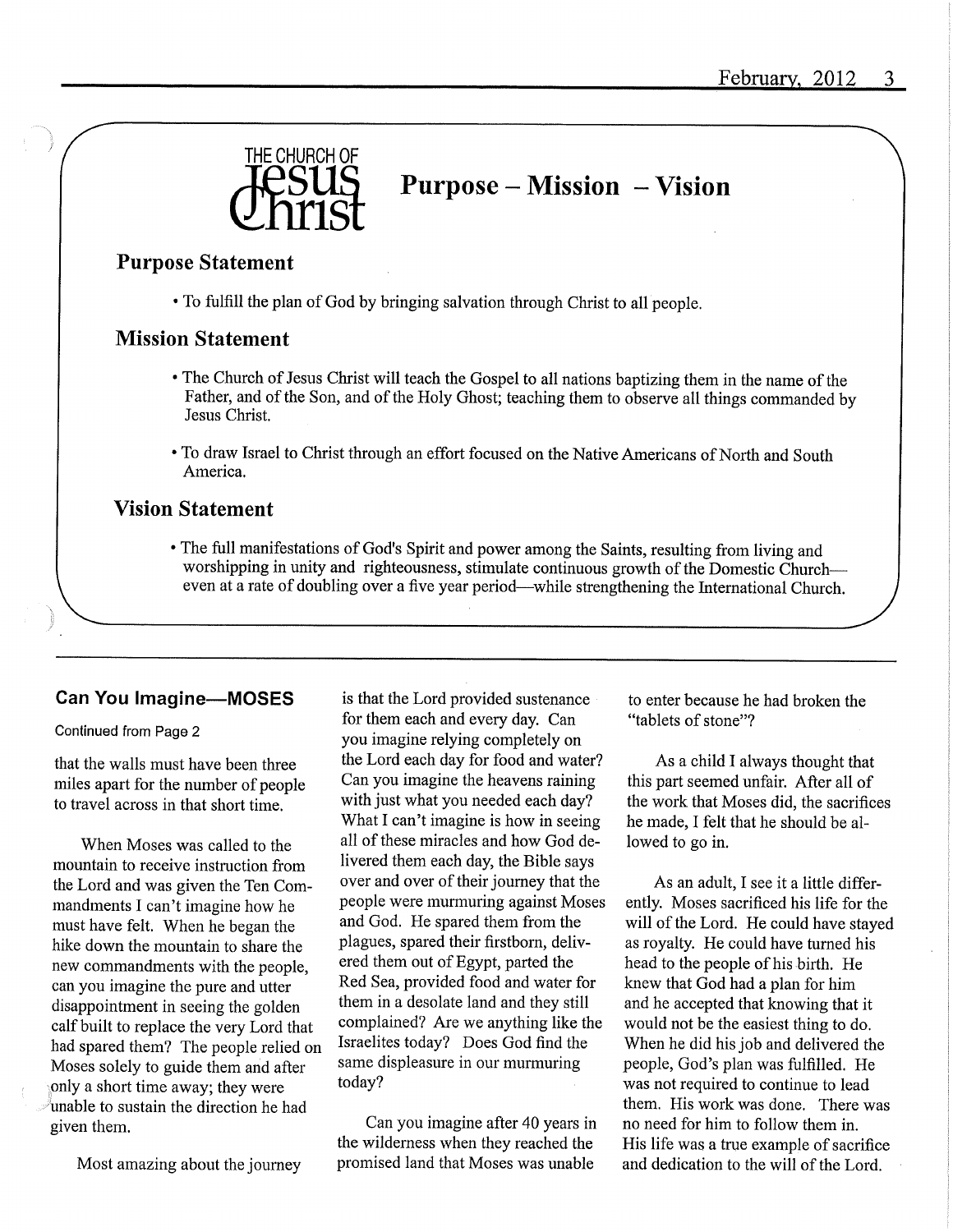

### The Grand Experiment

By Brother Anthony Cardinale

ome people say certain things ^ just don't mix, and even shouldn't be together. The result of such mixing is an accident waiting to happen, a recipe for failure. All around us we see divisions played out in the media, such as between economic groups, racial lines and religious affiliations. E pluribus; Latin for "Out of Many, One", is a phrase on the Seal of the United States of America, but as a country we have failed to reach such a lofty goal, Martin Luther King, Jr., in his famous speech titled, "I Have a Dream," said, If have a dream that one day this nation will rise up and live out the true meaning of its creed: We hold these truths to be self-evident that all men are created equal. " Unfortunately, it appears that the United States of America and other nations of the world are more divided by the day. The dream of a diverse and multicultural society living in harmony appears to be an elusive dream that is unattainable in reality. Can people of difference really live in harmony?

We are all driven by varied individual personalities and backgrounds. There are also differences in socioeconomic status, culture, language and other factors that naturally shape our lives and cause divisions/distinctions from others, which complicates us living in harmony. The underlying question is what could be so overpowering to override individual mind sets and allow people to live together in true peace. The commonality or single denominator for living in peace is the Spirit of God, the fellowship of

the brotherhood and sisterhood. The tme Spirit of God that overrides all prejudices, breaks down all barriers and simplifies all the complicated differences to a basic simple declaration. The decree is "I love you unconditionally as Christ loves me." The Spirit of God is blind to all differences of culture, race, etc. We are called as Christians to become unified with one purpose and one heart working sideby-side in the vineyard of the Lord as equals. Galatians 3:27-29 states: "For as many of you as have been baptized into Christ have put on Christ. There is neither Jew nor Greek, there is neither bond nor free, there is neither male nor female: for ye are all one in Christ Jesus. And if ye be Christ's, then are ye Abraham's seed, and heirs according to the promise." There is no lack of understanding of others by those of different upbringing and culture when we see with the eyes of God, who is called "LOVE". (I John 4:16). The Spirit of God [the tie that binds] is a magnet that always attracts us to other Christ-like people and creates that special and deep bond between Christians, regardless of race diversity. We relate and call each other "brother" and "sister" because we are family—the family of God.

The Bell Branch, located in the city of Los Angeles, California, has a diverse membership of English and Spanish speaking cultures. As representatives of The Church of Jesus Christ, we feel a responsibility to be an example of this grand experiment of unity amongst different people for the purpose of serving God. I Corinthians 12:12 relates the goal of the Church, "For as the body is one, and hath many members, and all the members of that one body, being many, are one body: so also is Christ." All of our services are bilingual [English/ Spanish] and songs are sung in both languages throughout our meetings. The music is accompanied by altemating instruments of guitar and piano. Heartfelt testimonies ring out every Sunday and our love is expressed to each other in many ways. English and Spanish speaking members communicate their love towards each other on a regular basis, even if sometimes only in fragmented words and sentences. Non-verbal communication of smiles, hugs and handshakes speak for themselves; no translation needed. The grand experiment and dream can only be achieved through the help of the Lord and the Spirit of God. The Bell Branch of The Church of Jesus Christ continues to declare to the world that "YES" people of difference can live and worship in true harmony.

There is an old hymn titled "Blest" Be the Tie that Binds" that speaks of the love and fellowship that we share in the Bell Branch. The hymn goes as follows:

Blest be the tie that binds Our hearts in Christian love; The fellowship of kindred minds Is like to that above.

Before our Father's throne We pour our ardent prayers; Our fears, our hopes, our aims are one Our comforts and our cares.

> We share each other's woes, Our mutual burdens bear; And often for each other flows The sympathizing tear.

When we asunder part, It gives us inward pain; But we shall still be joined in heart, And hope to meet again.

This glorious hope revives Our courage by the way; While each in expectation lives, And longs to see the day.

From sorrow, toil and pain, And sin, we shall be free, And perfect love and friendship reign Through all eternity.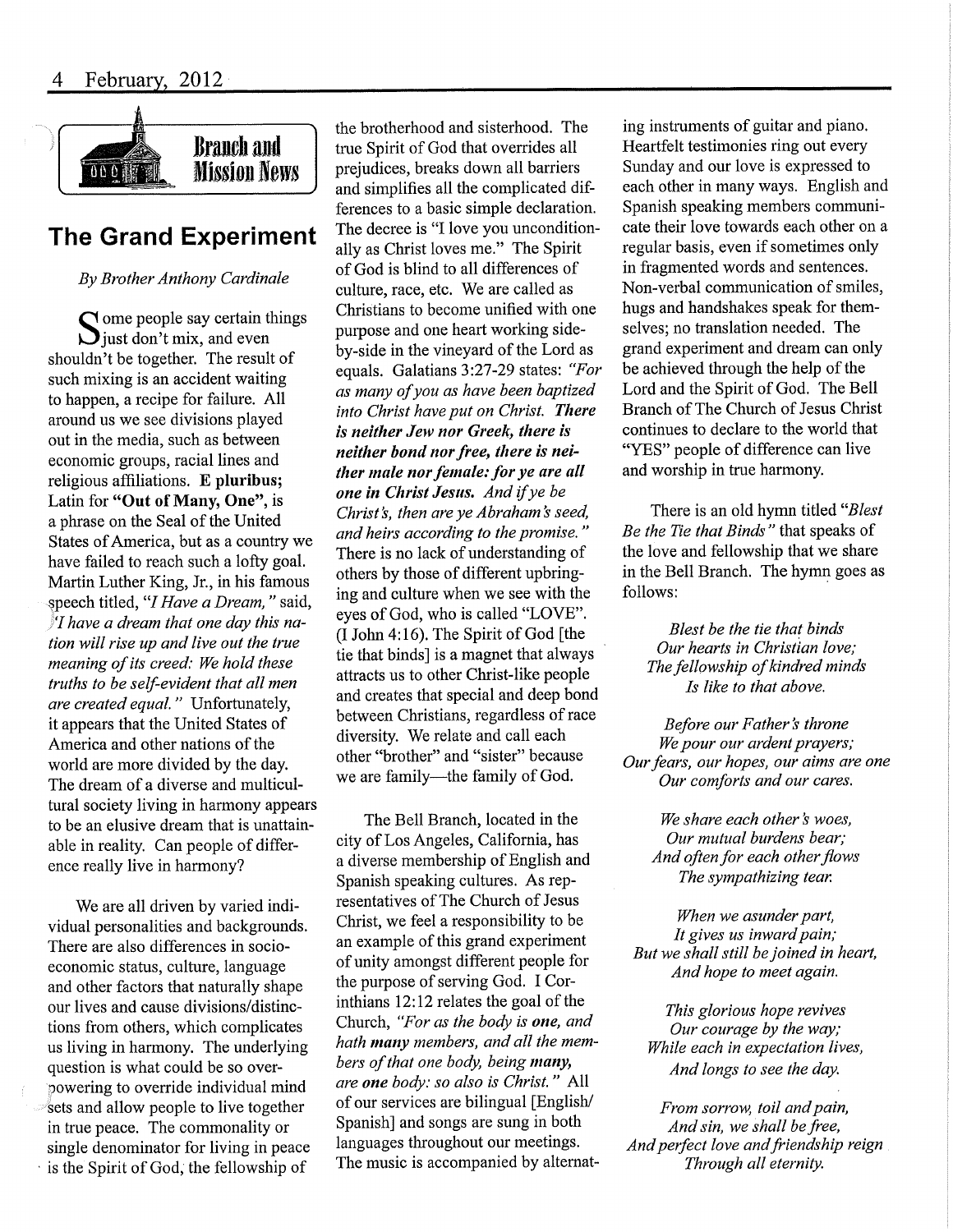

Carl Huttenberger, Jr. 62 Dogwood Court Jamesburg, NJ 08831

**ASSISTANT EDITOR** Donald Ross 649 North AlIertonCt. Moon Township, PA 15108-3291

> **CONSULTANTS** AIex Gentile Paul Liberto Leonard A. Lovalvo Anthony Scolaro

OFFICE MANAGER Cathy Gentile

GMBA EDITOR Daniel Stone 11471 NW 45th Pl Sunrise, FL 3323-1016

GENERAL CIRCLE EDITOR Angela Yoder 211 Falls Church Road Imperial, PA 15126-9304

REGION EDITORS

ATLANTIC COAST Michael Zalno 2410 Birchwood Court North Brunswick, NJ 08902

GREAT LAKES Carolynn O'Connor 8007 Schneider Rd. Manchester, MI 48158

MIDWEST Joshua Gehly 214 West Front Street Apt. 2 Erie, PA 16507

> PACIFIC Anthony R. Cardinale 2857 E.Alden Place Anaheim,CA 92806

PENN-MID ATLANTIC Martha Gehly 84 Lazy Livin Lane Front Royal, VA 22630

**SOUTHEAST** Bonnle Kunkel 8990 Tatum Road Palmetto, GA 30268-2455

> **SOUTHWEST** Michelle Watson 3039 S. Eugene Mesa, AZ 85212

THE GOSPEL NEWS (ISSN 0279- 1056) is published monthly for \$18.00 per year by The Church of Jesus Christ PRINT HOUSE, World Operations Center, HO Walton Tea Room Road, Greensburg, PA 15601- 9998,724-837-7799. Periodical postage paid at Greensburg, Pennsylvania and additional mailing offices.

POSTMASTER: SEND ADDRESS CHANGES TO: THE GOSPEL NEWS BUSINESS OFFICE, World Operations Center, 110 Walton Tea Room Road, Greensburg, PA 15601-9998.

## Editorial Viewpoint.

ome people today who do not believe in God may ask, "Where is God?" The answer to  $\bigcup$  that question should be, "Where is He not?"

"O Lord, thou hast searched me, and known me. Thou knowest my downsitting and mine uprising, thou understandest my thought afar off. Thou compassest my path and my lying down, and art acquainted with all my ways. For there is not a word in my tongue, but, lo, 0 Lord, thou knowest it altogether. Thou hast beset me behind and before, and laid thine hand upon me. Such knowledge is too wonderful for me; it is high, I cannot attain unto it, Whither shall I go from thy spirit? Or whither shall I flee from thy presence? If I ascend up into heaven, thou art there: if I make my bed in hell, behold, thou art there. If I take the wings of the morning, and dwell in the uttermost parts of the sea; even there shall thy hand lead me, and thy right hand shall hold me" (Psalm 139:1-10).

God is in far greater control of our lives than we think. He not only is our Creator, but is intimately involved in every action we take, every word we speak, and every thought we have. We can go to the ends of the earth, and get as far away from The Church of Jesus Christ as possible, and He will be there. Every move we make is observed by Him. He knows our "downsittings", or failures. He knows our "uprisings". He is behind us, recording our sins, or in grace blotting out the remembrance of them. He has foreknowledge of all our deeds and provides for all of our wants. We cannot out race Him because He is always ahead of us,and we cannot turn back because He is behind us. God is magnificently present wherever we are.

You may be running from God today. Maybe it is embarrassment for sins you have committed, maybe it is fear of failing in His Church, maybe it is fear of losing the things of this world, or maybe it is fear of the unknown. You can run, but you can never hide. God surrounds you and I. He formed every bone, blood vessel, muscle and every cell in our body at the time we were conceived in our mother's womb. No doctor today can really explain how a human being is formed so perfectly in the womb. That is because His ways and thoughts are higher than ours. Our wisdom is foolishness to Him. You can't run from Him because He is inside of you.

"/ will praise thee; for I am fearfully and wonderfully made: marvelous are thy works; and that my soul knoweth right well. My substance was not hid from thee, when I was made in secret, and curiously wrought in the lowest parts of the earth. Thine eyes did see my substance, yet being unperfect; and in thy book all my members were written, which in continuance were fashioned, when as yet there was none of them" (Psalm 139:14-16).

Since God is everywhere, people can stop looking for Him. All they have to do is reach out. Whether you are baptized in The Church of Jesus Christ or not, you may feel distant from the Lord at this time. He does not feel distant from you. You may not fully believe in Him or His Church at this time, but that's okay—He believes in you, and if you are really searching. He will reveal Himself to you at the right time in your life. Our steps are ordered by Him. We could not even take our next breath without Him. He is God.

Who wouldn't want to believe in, and follow after a God like this? Is there anything in this world that you can lean on or rely on like Him? He is going to "lead us with His hand". He will "hold us with His right hand". Is there anywhere else you'd rather be? Is there anywhere else you would feel safer? He knows every secret about you and I, and if we just trust, love and serve Him the best we are able to. He will keep us forgiven and sanctified and lead us with His "very high hand" to the Promised Land.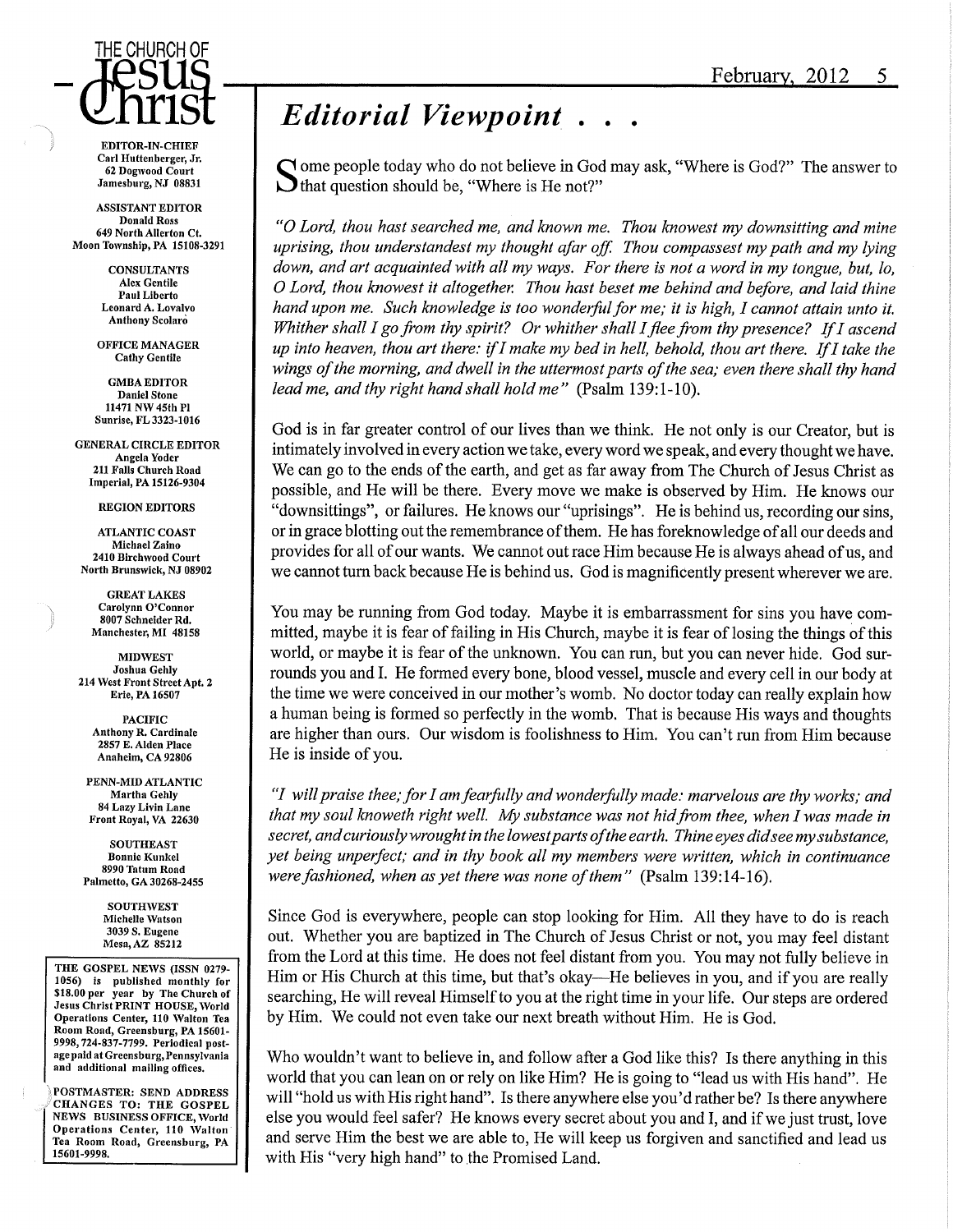# The

## Children's

## Corner

By Sister Jan Bork

### The Lost Are Found (Alma 37:35-47)

 $\mathbf{D}^{*}_{1}$ ear Boys and Girls,

Have you ever been lost before? One time when I was young we were visiting with brothers and sisters at a beautiful home in the mountains with a large group of young people. It was noisy and hot in the house so I decided to quietly step outside on the edge of the forest and be alone for a few quiet moments. I walked over to the forest where the air was nice and fresh and took deep breaths. I could hear the house noises behind me as I felt the cold air rush through the trees. I decided to just walk out a bit into the woods. It was so unusual to be surrounded by the trees. I sat down for a while to just relax and enjoy the clear, cold air. I couldn't hear a sound except the wind in the tall trees. I daydreamed a bit as time passed slowly.

Then I noticed a big snowflake, and another, drifting silently on my head. I stood up. It was getting dark and I realized I was cold. Yikes! I didn't know which way to go. Trees, trees, and more trees in the vast forest surrounded me. I started walking quickly in one direction, then decided I was going the wrong way and rushed off to the other side. The snow kept coming and I realized not only was I lost, but also I had not told anyone I was going away from the group. No one knew where I was. I felt panic. I was in deep trouble and lost on the edge of thousands of acres of trees!



Then I realized that I hadn't even stopped to pray and ask the Lord for help. Lately I'd been very busy in my life and I had not been praying like I used to. I was doing a lot of things without wanting to ask anyone the best way. That included my quiet time with the Lord. Now I was desperate and cold. I begged God to forgive me for all my headstrong [me wanting to be the boss] ways and I asked the Lord to please help me figure out what to do. I started walking down the mountain. Time passed and the trees were blowing in the freezing wind.

All of a sudden I spotted an empty logging road. I was filled with wild hope that it might take me back to the city. I kept praying and followed it through the thick trees. The snow was drifting down and the wind came in gusts as I saw the first street light. I ran to the end of the road and found a highway that I did not recognize. But I was feeling that the Lord was with me. I knew I'd been going down, so my friends' home must be up the mountain. I started walking quickly.

After twenty or thirty minutes [it seemed longer] I saw houses. I walked more and found the right house! When I opened the back door and hung up my coat, I heard everyone's happy laughter and talking. I realized no one had even missed me! Only the Lord even knew what a close call I just had gone through. No one even realized it was snowing or that I had made a bad choice and put myself in danger. Even my family had not

realized I was out alone, going through a scary problem.

I had enjoyed walking away from the group and exploring, but I had gotten myself into serious trouble until the Lord heard my cries and guided me to safety.

The Book of Mormon and Bible are full of stories of people who were lost until they had faith in God and asked him for direction. In I Nephi, God brought the families of Lehi and friends away from the city of Jerusalem that was going to be destroyed. He brought them to the Americas where they could live in freedom

At first, the Lord gave a dream to Lehi to bring his family of four sons named Laman, Lemuel, Nephi and Sam, tents and supplies and leave the doomed city of Jerusalem. Once in the wilderness by the Red Sea, God gave him another dream to go back to the city and get the ancient records engraved on brass from a man named Laban. These records were the first five books of the Bible. They told of Adam and Eve, Noah, the laws God gave Moses, right through the prophets to their day. They also listed all of the ancestors showing that Lehi's family came from Joseph who ruled in Egypt.

God knew that without this information, future generations would be lost and would not know of the love and power of God. The older sons did not want to try and see the powerful man named Laban who was keeping the brass records.

But their brother, Nephi said, "I will go and do the things which the Lord hath commanded, for  $I$  know that the Lord giveth no commandments unto the children of men, save he shall prepare a way for them that they may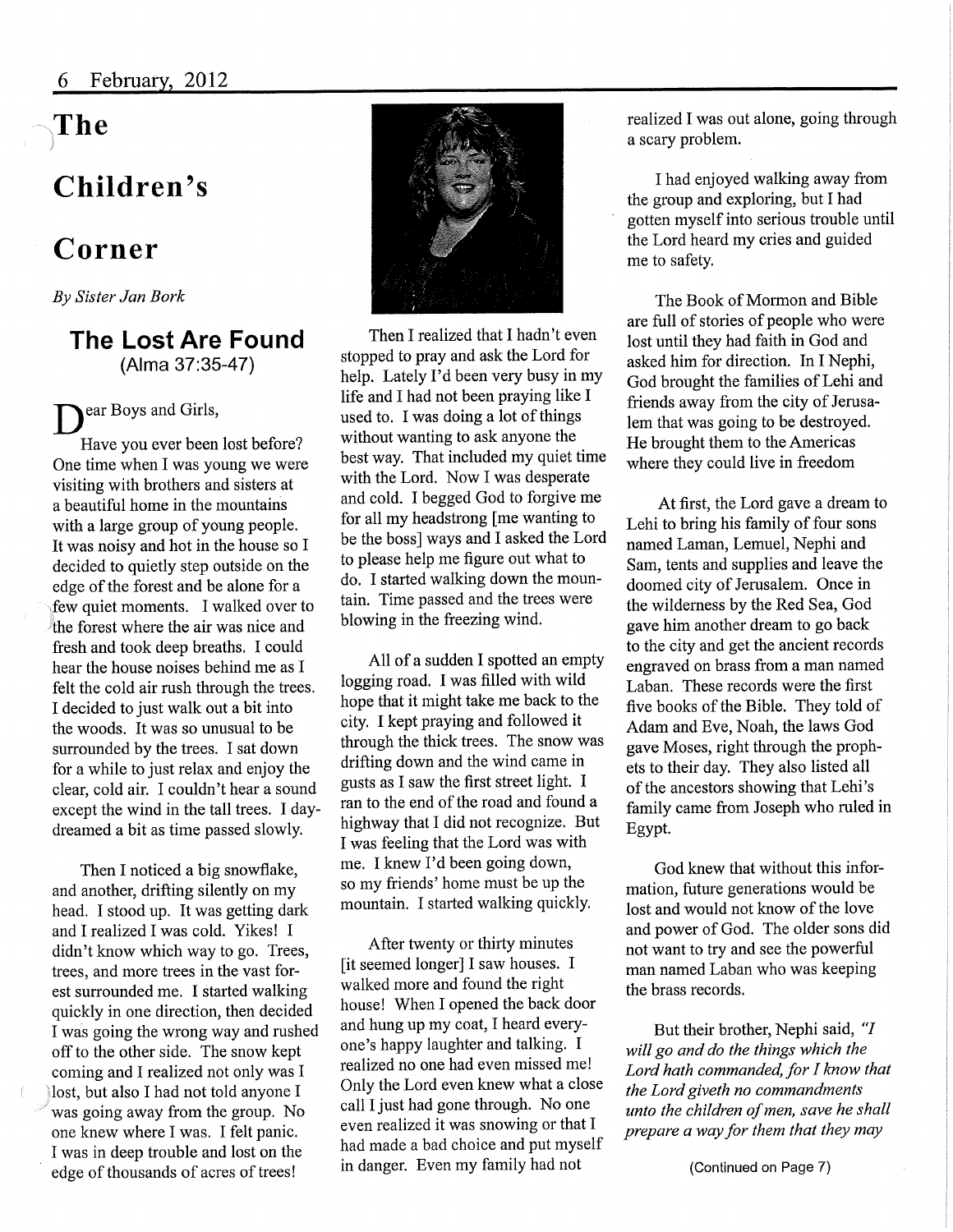### The Children's Corner

#### Continued from Page 6

#### accomplish the things which he commandeth them" (see I Nephi 3:7).

It took three visits to Laban's before they got the records. Each time when Nephi was lost and didn't know what to do, he prayed mightily. On the first visit, Laban threatened to kill Nephi's brother, Laman. On the second visit the brothers went and got the gold and silver and property that their family was leaving behind and offered to buy the records from evil Laban. When Laban saw their wealth he ordered his servants to attack the brothers so he could steal everything.

They ran quickly outside the city and hid in a cave. The two angry older brothers picked up a rod [big stick] ,and started to beat their younger brothsr. God sent an angel to stop them and told them go back to Jerusalem again and Laban would be delivered into their hands, (see I Nephi 3:29-31). Nephi reminded his brothers that God had delivered Moses from the Egyptians and he could deliver them from powerful Laban! This time it was night and Nephi crept [carefully came] into the city towards Laban's house. The Spirit of God led him. Nephi found Laban drunk with wine, passed out. Nephi was guided to kill Laban with Laban's own sword. The Spirit of the Lord told Nephi ". . .It is better that one man should perish than that a nation shall dwindle [become weak] and perish in unbelief" (INephi4:13).

Nephi put on his clothes and called the servant, Zoram, who would give him the records. It all worked out and Zoram also joined their group leaving for the Promised Land. Their father and mother were filled with joy when their sons returned with the brass plates.

Then the Lord sent them back to their friend Ishmael's and softened his heart so he and his big family would join them. He had sons and also daughters for Nephi and his brothers to marry as they travelled to the Promised Land. With much packing and planning they were finally ready to leave. That morning as Lehi arose and went to the tent door, to his great astonishment, he saw on the ground, a round ball of curious workmanship [unusual]; it was of fine brass. Inside the ball were two spindles [long, thin pointers like a compass] and a place where writing would appear from the Lord. (see I Nephi 16:10-30) When they showed faith and prayed to the Lord, it would tell them where to go. Sometimes it told Nephi where to hunt. It told them directions to go in the wilderness that had more food and better ways to walk. (see Alma 37:41,42). It guided their ship when they went to the Americas. They called it the Liahona. When they were wicked or hateful, it did not work, and they lost their way.

It took them eight years to walk from Jerusalem, through deserts and over the wilderness to the ocean where they built a ship to cross the ocean. They became a sturdy, strong group from all the walking, (see I Nephi 17:1-3). But there were no roads and they were fighting and lost many times. Even though God prepared the special type of compass to guide them, the Liahona, it would not work unless they were praying and doing right. When they were bad, it stopped working and they became fearfully lost. (see Alma 37:38-47)

You can see that their gold and silver and riches were not what helped them. Faith and obedience to God saved their lives. They were lost when they quit looking to God for guidance just like we are today. It is simple, but not always easy to realize when we are being willful, or unfaithfully trying

to do things our own way instead of listening to God and making our lives blessed. We each have our own bad habits that we have to fight against. When we give them up to God, our lives get so much better. When we show faith and believe in the promises of God, our lives go well, even in bad times. Why be lost, when the Lord has given us so many wonderful promises to guide us through?

> With love, Your friend, Sister Jan

WORD SEARCH

| (see I Nephi 3:7) |        |
|-------------------|--------|
| THE               | A      |
| LORD              | WAY    |
| GIVES             | THAT   |
| NΟ                | THEY   |
| COMMANDS          | CAN    |
| <b>UNTO</b>       | DO     |
| THE               | THE    |
| CHILDREN          | THINGS |
| OF                | THAT   |
| MEN               | HE.    |
| UNLESS            | TELLS  |
| ΗE                | THEM   |
| PREPARES          | TO     |

| H | S             | D | N | A | M | M | O | C |
|---|---------------|---|---|---|---|---|---|---|
| C | N             | O | G | S | L | L | Ε | Τ |
| M | Α             | T | Η | A | Τ | N | S | Α |
| W | C             | N | M | Ε | N | E | D | Η |
| A | ${\mathbb S}$ | U | D | F | R | R | V | T |
| Y | R             | N | O | A | O | D | S | Η |
| E | Е             | L | Ρ | L | T | L | Е | I |
| Η | D             | Ε | Η | Τ | Η | I | V | N |
| T | R             | S | T | Н | Е | Η | I | G |
| Ρ | O             | S | റ | Е | м | C | G | S |